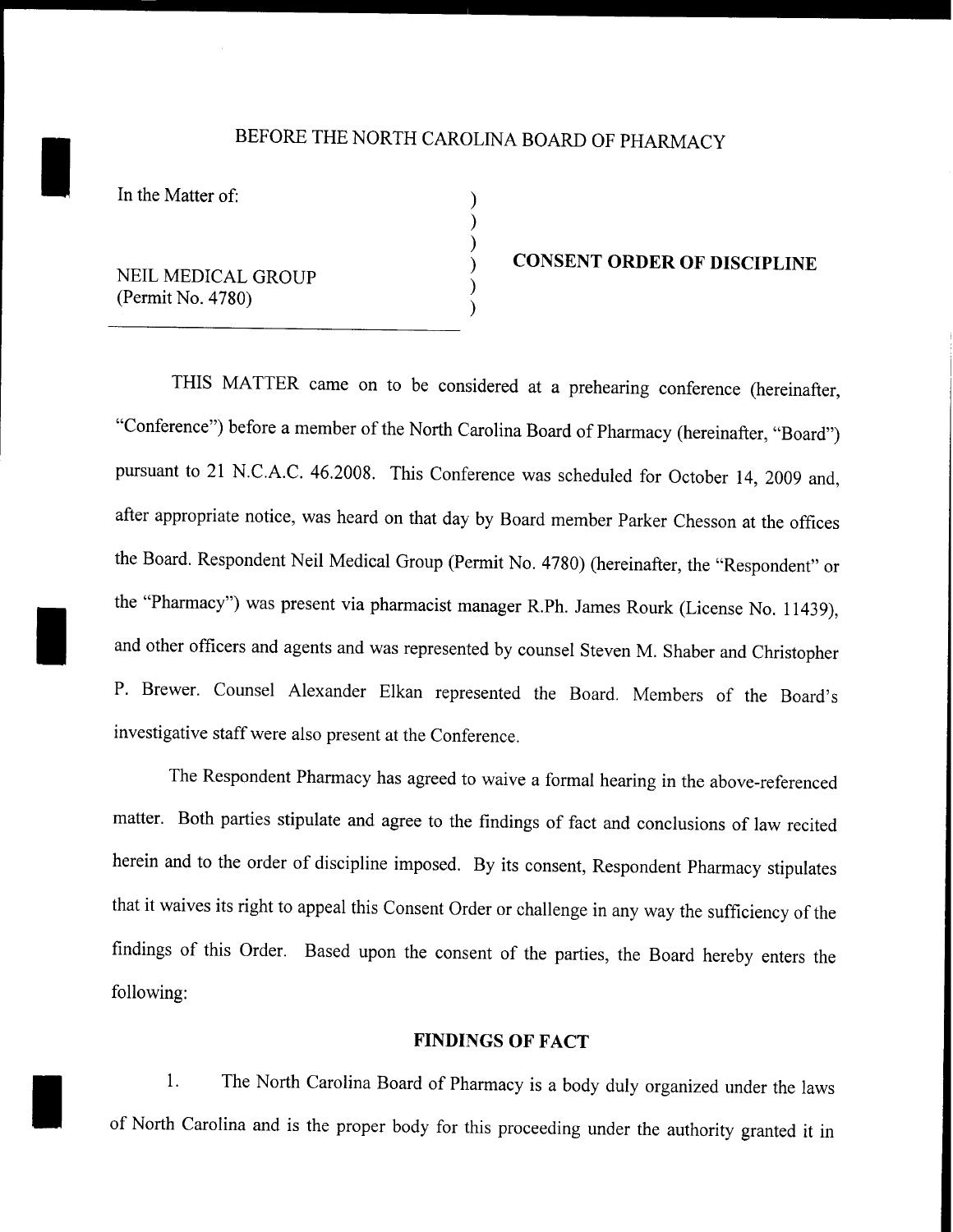Chapter 90 of the General Statutes of North Carolina, and the rules and regulations promulgated thereunder.

I

I

I

2. Respondent Neil Medical (Permit Number 4780), located at 947 N. Main Street, Mooresville, North Carolina, and its employees are and were at all relevant time periods subject to the rules and regulations of the North Carolina Board of Pharmacy and the laws of the State of North Carolina.

3. Between about January 2008 and January 2009, Respondent Pharmacy failed to provide adequate security and failed to maintain an appropriate inventory control system to detect and prevent the diversion of controlled substances.

4. During this time period, at least 39,000 dosage units of controlled substances, including but not limited to about 20,000 dosage units of Hydrocodone/APAP (a schedule III controlled substance), about 200 dosage units of Oxycodone/APAP (a schedule **III** controlled substance), and about 19,000 dosage units of Alprazolam (a schedule IV controlled substance), were diverted from the Pharmacy.

5. Respondent Pharmacy conducted an investigation, which resulted in the discharge of four employees.

6. Respondent Pharmacy reported the diversions from the Mooresville facility to the Board in August 2008, November 2008, and April 2009.

7. The Board investigator acknowledged that Respondent Pharmacy cooperated in the investigation of these matters by the Board.

8. Respondent Pharmacy acknowledges responsibility for the failure to provide adequate security measures and failure to maintain an appropriate inventory control system to detect and prevent the diversion of controlled substances at the Mooresville facility.

 $\overline{2}$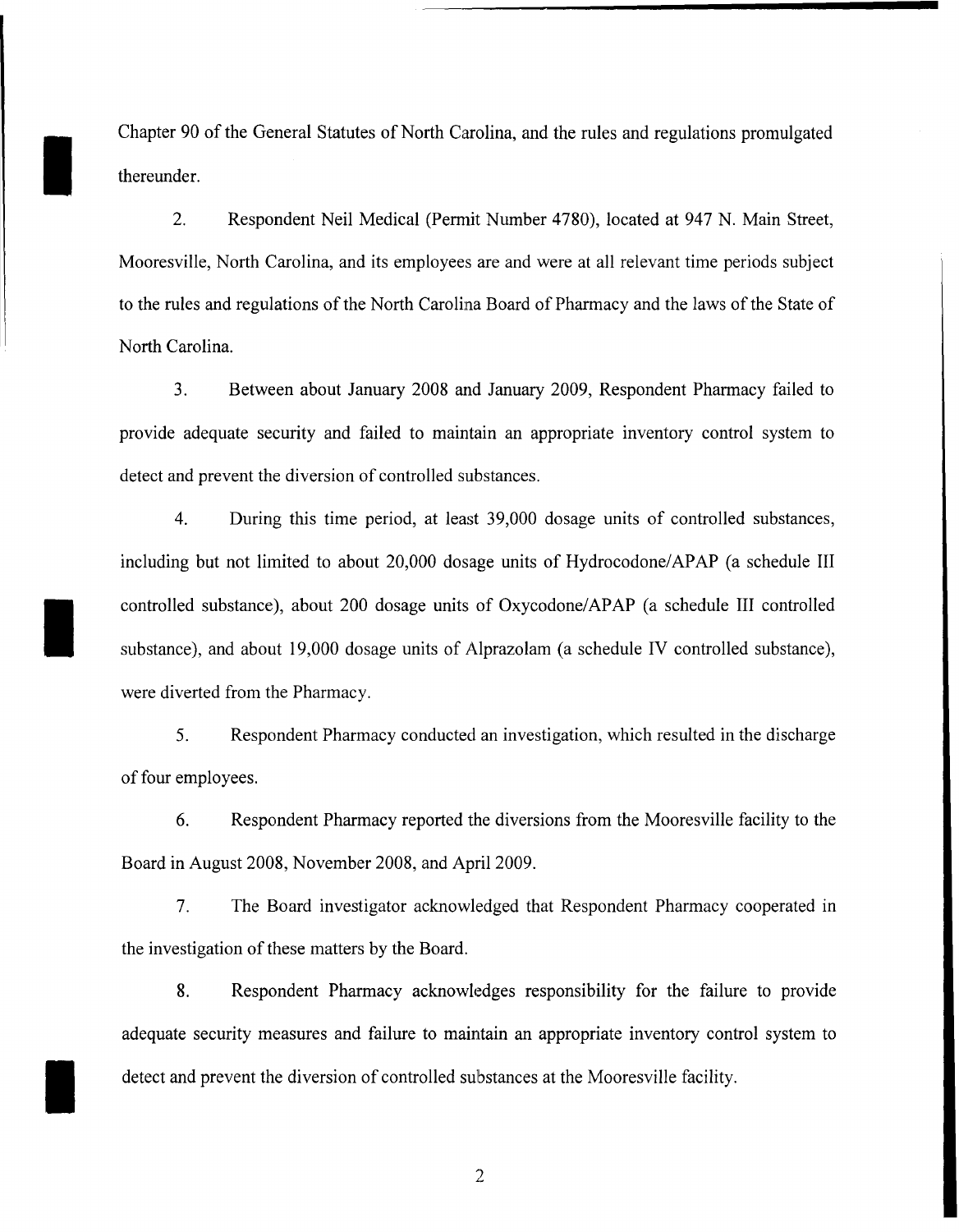9. Respondent Pharmacy provided testimony and evidence demonstrating that,<br>subsequent to learning of the diversions, the following measures were implemented to improve subsequent to learning of the diversions, the following measures were implemented to improve security and inventory control systems:

- Install additional surveillance camera(s).
- Install a locked cage with limited access to securely store all excess stock of CIII-CV controlled substances.
- Use a tracking log out system as new supplies are needed.
- Limit key access to the control cabinets by creating a log for key assignments.
- Appropriate pharmacy personnel will be present when unlocked controlled drugs are in the dispensing area of the pharmacy.
- Reconcile sales, dispensing, and purchases with inventory during each physical inventory three times yearly.
- $\blacksquare$ Perform selective inventory and reconcile hydrocodone and anxiolytics every two weeks.
	- Not less than once a year, an auditor will verify compliance with inventory procedures.
	- Limit pharmacy access to pharmacy personnel only. Pharmacy staff to remove trash directly to the compactor via a buddy or similar system with adequate safeguards.
	- Prohibit purses, bags, large packages, and lab coats in the pharmacy.
	- Discontinue dispensing of controls to employees.
	- Background check and criminal history will be performed on all employees.

### **FINDINGS OF FACT REGARDING DISCIPLINE**

Respondent's misconduct is mitigated by the following factors:

- a. Absence of a prior disciplinary record;
- b. Cooperative approach to the Board's investigation proceedings;
- c. Acceptance of responsibility;

I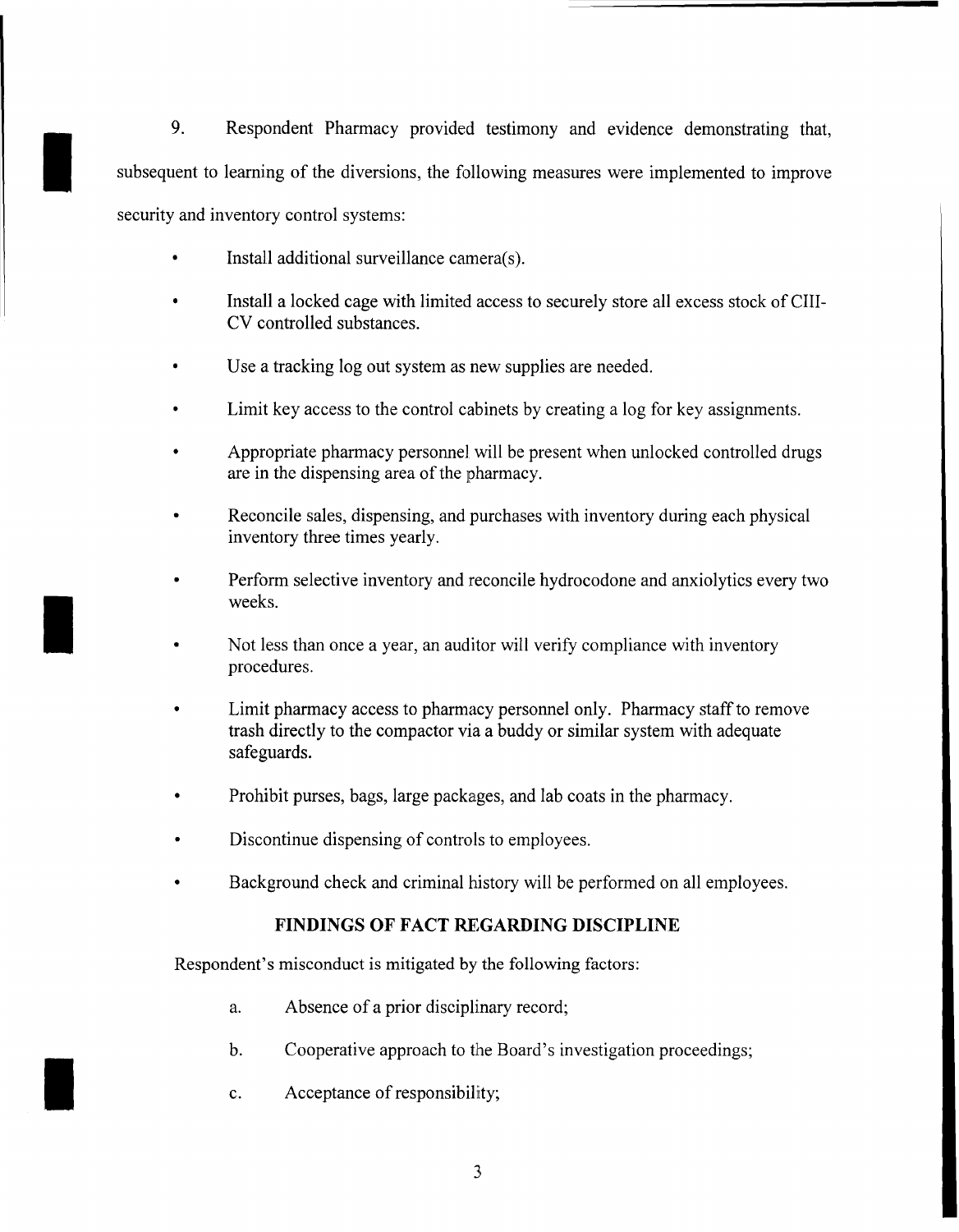d. Testimonial and evidentiary demonstration of Respondent's efforts to<br>improve inventory, security, and control measures for cont improve inventory, security, and control measures for controlled substances.

#### **CONCLUSIONS OF LAW**

Based upon the above findings the Board concludes as a matter of law:

1. All parties are properly before the Board, and the Board has jurisdiction over Respondent and the subject matter of this proceeding.

2. Respondent Pharmacy violated N.C. Gen. Stat. §§ 90-85.25(b), 90-85.40(f), and 21 N.C.A.C. 46.1804 and 46.2502.

3. The Pharmacy's conduct constitutes grounds for discipline pursuant to N.C. Gen. Stat. § 90-85.38(a).

#### **CONCLUSIONS REGARDING DISCIPLINE**

Based upon the foregoing Findings of Fact and Conclusions of Law, and with the consent of Respondent, the Board enters the following:

#### **CONSENT ORDER OF DISCIPLINE**

Respondent Neil Medical Group, Permit No. 4780, is hereby REPRIMANDED by the Board for the aforementioned conduct.

This the  $T_1^{\text{th}}$  day of  $0$ **thu**, 2009.

I

I

NORTH CAROLINA BOARD OF PHARMACY By: Jack W. Campbell, IV Executive Director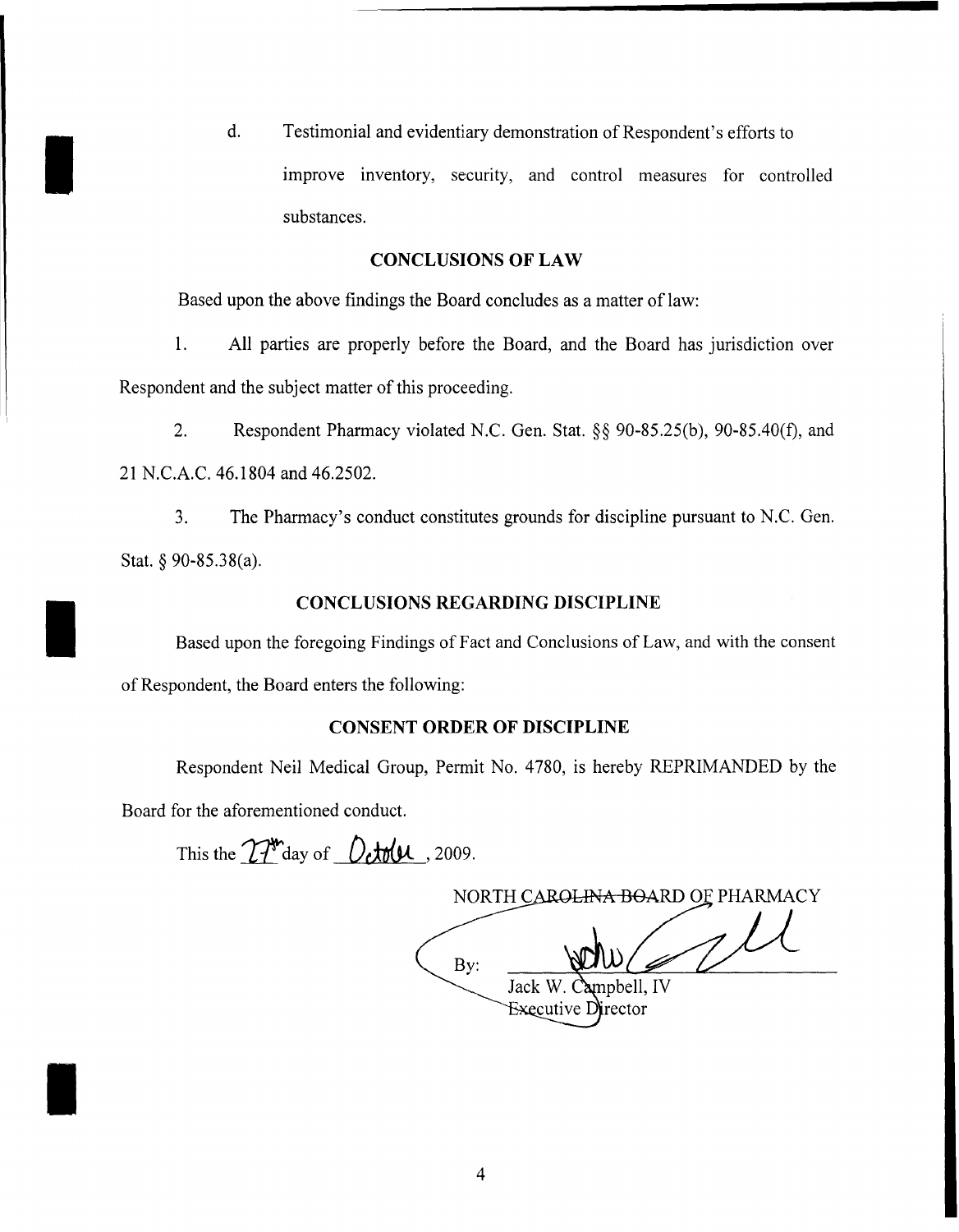Neil Medical Group, the holder of permit number 4780, has full knowledge that it has the right to a formal hearing, at which it would have the right to be represented at its expense by counsel, in this matter. The undersigned freely, knowingly and voluntarily waives such right by entering into this Consent Order. The undersigned understands and agrees that by entering into this Consent Order, it certifies that it has read the foregoing Consent Order and that it voluntarily consents to the terms and conditions set forth therein and relinquishes any right to judicial review of Board actions which may be taken concerning this matter. The undersigned further understands that should it violate the terms and conditions of this Consent Order, the Board may take additional disciplinary action. The undersigned understands and agrees that this Consent Order will not become effective unless and until approved by the Board.

The undersigned understands that it has the right to have counsel of its choice review and advise it with respect to its rights and this Consent Order, and represents that it enters this Consent Order after consultation with its counsel or after knowingly and voluntarily choosing not to consult with counsel. The undersigned certifies that its agent executing this Consent Order is duly authorized to accept this Consent Order on behalf of the permit holder and to bind the permit holder.

ACCEPTED AND CONSENTED TO BY:

NEIL MEDICAL GROUP (Permit No. 4780)

 $\Box$ Date 10/20/09

Title: By: NRANDY Uzzeze  $2$ rpsident

NORTH CAROLINA **LON**COUNTY

I

I

I

I, the undersigned Notary Public of the County and State aforesaid, do hereby certify that the following person(s) personally appeared before me this day, and each a oknowledged the due execution of the foregoing document:  $\mathcal{D}$   $\mathcal{K}$  or  $\mathcal{U}$   $\mathcal{I}$   $\mathcal{U}$ execution of the foregoing document:  $\mathcal V$ 

Date:  $10 - 20 - 09$ 

Notary Public *J60tJ* 1-16. \$ *fflLL-*My commission expires: March 4, 2012